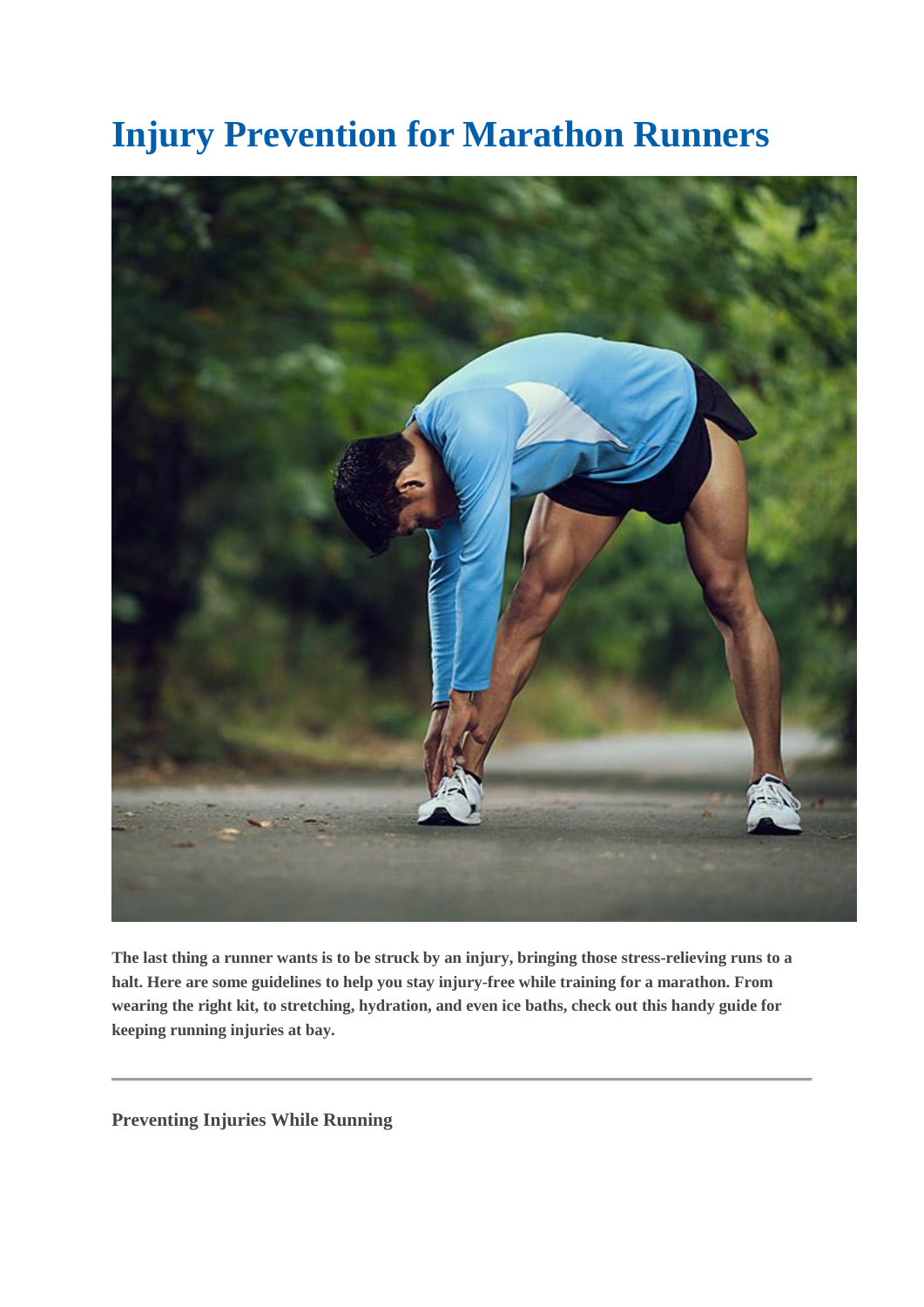- Mix the Terrain Road running can lead to injuries because of the repetitive nature of your footstrike on a flat surface. An imbalance in your muscle strength or leg alignment increases the risk of picking up a repetitive strain injury from long runs. Try a few runs off road for a softer, more undulating surface.
- **Support Yourself -** Make sure you wear the correct running shoes for your gait and the terrain you run on. Find out about our [Natural Gait Analysis](http://www.runandbecome.com/natural-gait-analysis) here. Remember to wear appropriate running clothing for the temperature - warm muscles are less likely to pull. [Compression clothing](http://www.runandbecome.com/compression-running-clothing) which supports tired or tight muscles might also be a useful investment.
- **Electrolytes -** Don't forget to look after your hydration and energy levels using [energy gels](http://www.runandbecome.com/running-gels) and [electrolyte drinks.](http://www.runandbecome.com/running-drinks) Muscles can cramp through an imbalance of tissue salts such as magnesium.
- **Posture -** Try to be aware of your posture and gait, especially when you are tired. Overtraining is a classic reason for picking up an injury.
- **Enjoy! -** Remember running brings joy into your life and builds you up it shouldn't break you down!

## **Preventing Injuries Before and After Running**



**There are some simple precautions you can take** 

**before and after a run to keep your body in balance.**

- **Hydration -** Before setting off, make sure you are hydrated. If you are hungry take a moment for a light snack or energy drink.
- **Stretching -** You could do a little gentle stretching or warm up to loosen the muscles. One great tool that has emerged is trigger point therapy. You activate muscles by massaging the neural centres relating to those muscles. You can "switch on" the main muscles for running: glutes, hamstrings and quads, in this way. If the muscles are firing up, it is far less likely you will injure the smaller muscle groups like calves and shins.
- **Chill Out** After a run, dowse your legs in cold water. If you are really brave, have a dip in an ice bath. This will considerably reduce muscle stiffness.